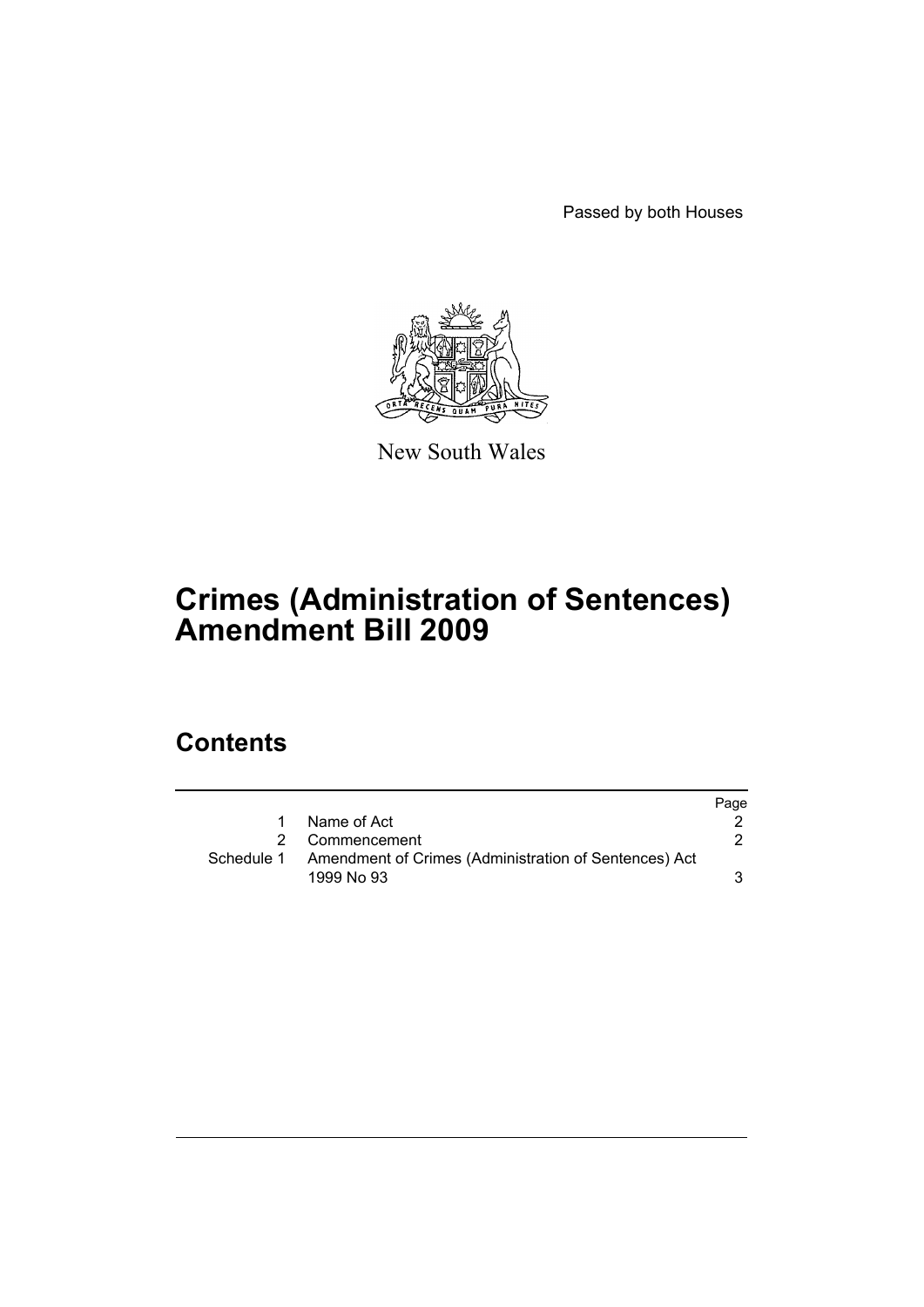*I certify that this public bill, which originated in the Legislative Assembly, has finally passed the Legislative Council and the Legislative Assembly of New South Wales.*

> *Clerk of the Legislative Assembly. Legislative Assembly, Sydney, , 2009*



New South Wales

# **Crimes (Administration of Sentences) Amendment Bill 2009**

Act No , 2009

An Act to amend the *Crimes (Administration of Sentences) Act 1999* in relation to the management of inmates.

*I have examined this bill and find it to correspond in all respects with the bill as finally passed by both Houses.*

*Assistant Speaker of the Legislative Assembly.*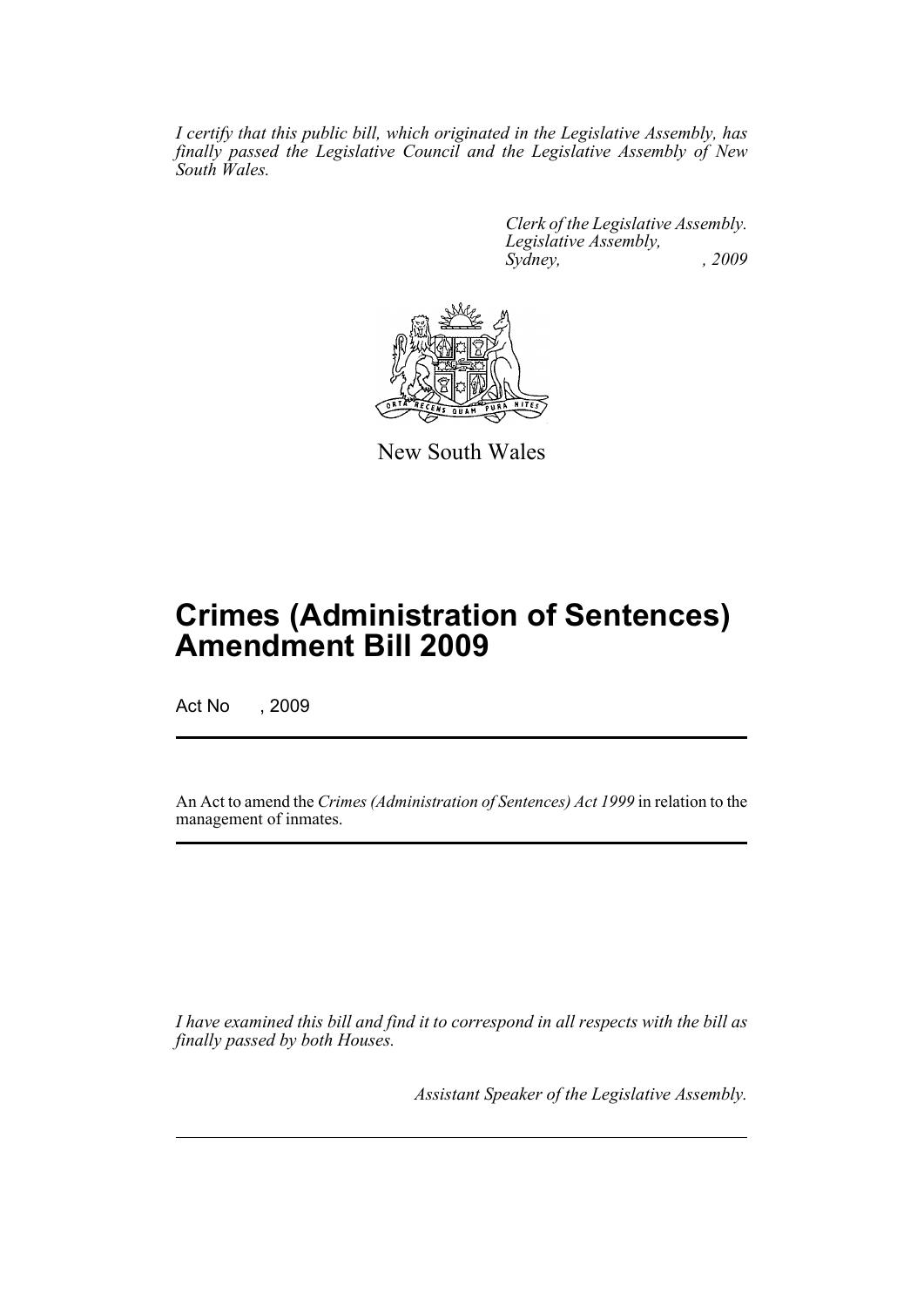## <span id="page-2-0"></span>**The Legislature of New South Wales enacts:**

## **1 Name of Act**

This Act is the *Crimes (Administration of Sentences) Amendment Act 2009*.

## <span id="page-2-1"></span>**2 Commencement**

This Act commences on the date of assent to this Act.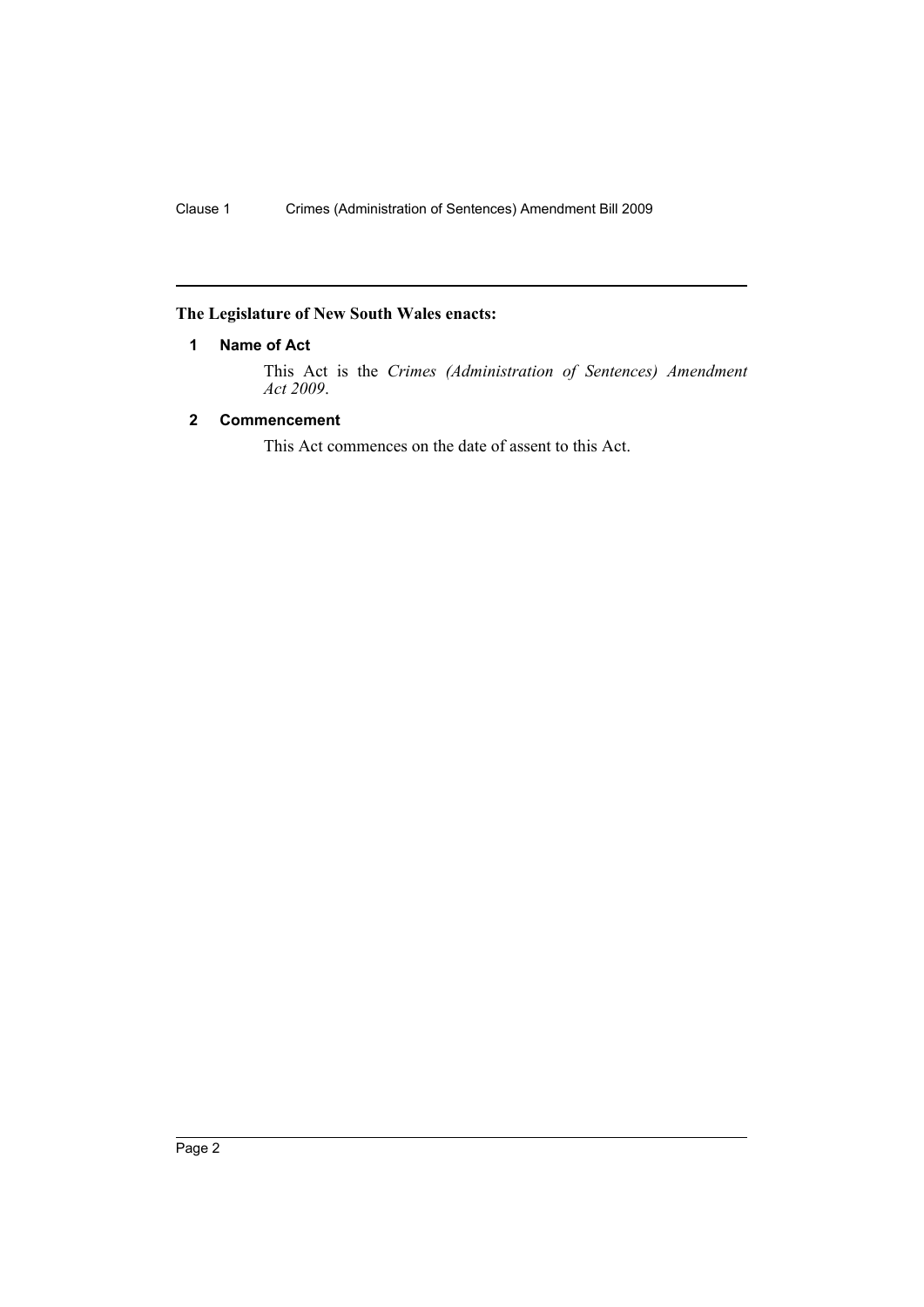Crimes (Administration of Sentences) Amendment Bill 2009

Amendment of Crimes (Administration of Sentences) Act 1999 No 93 Schedule 1

# <span id="page-3-0"></span>**Schedule 1 Amendment of Crimes (Administration of Sentences) Act 1999 No 93**

### **[1] Section 78A**

Insert after section 78:

#### **78A Separation and other variations in conditions of custody of inmates**

- (1) Nothing in this Act requires the conditions of custody of inmates to be the same for all inmates or for all inmates in the same correctional centre or of the same classification or designation, including conditions with respect to association with other inmates.
- (2) An inmate or group of inmates in a correctional centre may be held separately from other inmates in the correctional centre for the purposes of the care, control or management of the inmate or group of inmates.
- (3) In particular, inmates may be separated because of a requirement of this Act or the regulations, because of the classification or designation of the inmates, because of the nature of any program being undertaken by the inmates or because of any intensive monitoring that is required of the inmates.
- (4) The making of a segregated custody direction under Division 2 is not required to authorise a separation of inmates.
- (5) Anything done or omitted that could have been validly done or omitted if this section (and section 79 (c1)) had been in force when it was done or omitted is taken to be, and always to have been, validly done or omitted.

### **[2] Section 79 Regulations**

Insert after section 79 (c):

(c1) the designation of inmates for the purposes of or in connection with the management of security and other risks,